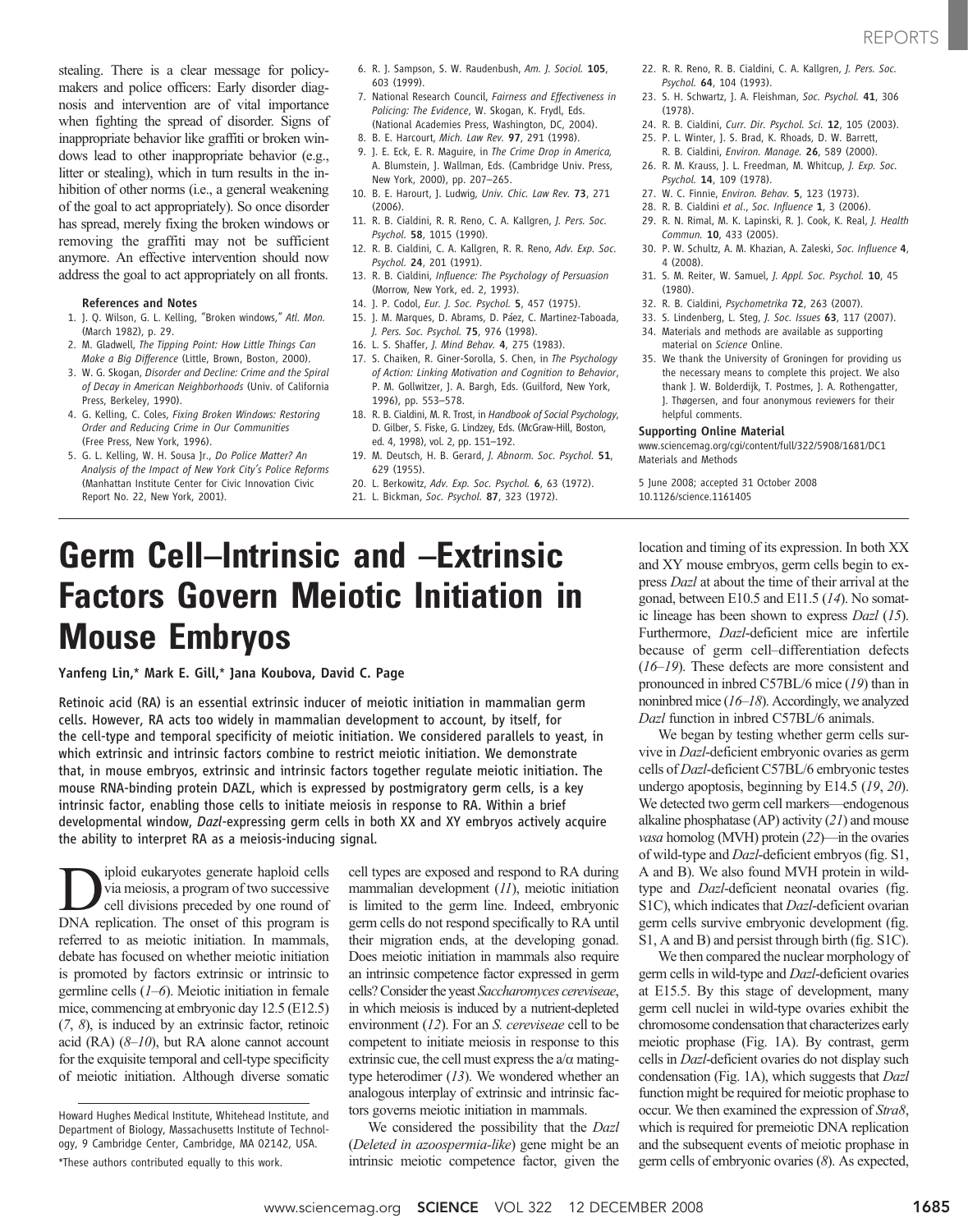



Fig. 2. Embryonic germ cell states: a proposed path by which primordial germ cells acquire meiotic competence (in both XX and XY embryos) and subsequently initiate meiosis (in XX embryos) or undergo  $G_0$  arrest (in XY embryos). "Low [RA]" and "high [RA]" are consequences of differential expression of RA-inactivating enzyme CYP26B1 in embryonic testes and ovaries (9, 10).

Stra8 is expressed abundantly in wild-type ovaries at E14.5 (Fig. 1, B and F). In Dazl-deficient ovaries, Stra8 expression is dramatically reduced if not eliminated (Fig. 1, B and F), which suggests that Dazl might have an obligatory function upstream of meiotic initiation; this would account for the absence of meiotic chromosome condensation (Fig. 1A).

If *Dazl* is required for *Stra8* expression and meiotic initiation in embryonic ovaries, then germ cells in Dazl-deficient ovaries should not undertake meiotic recombination. We assayed whether Dazl-deficient female germ cells form DNA

double-strand breaks (DSBs), which initiate meiotic recombination. Cells respond to DNA DSB formation by phosphorylating H2AX, a histone H2A variant, to generate  $\gamma$ -H2AX (23). As expected, immunostaining for  $\gamma$ -H2AX revealed the presence of DNA DSBs in many cells of wildtype ovaries at E15.5 (Fig. 1C). In contrast, Dazldeficient ovaries are negative for  $\gamma$ -H2AX, indicating that DNA DSBs have not formed (Fig. 1C). In addition, we asked whether Dazl-deficient female germ cells express Spo11 and Dmc1, which encode, respectively, a topoisomerase required to form meiotic DSBs and a recombinase functioning in meiotic DSB repair (24). In previous studies, Stra8 was shown to be required for expression of Spo11 and Dmc1 in germ cells of embryonic ovaries (8). We found that, in Dazl-deficient ovaries, expression of *Dmc1* and *Spo11* is markedly reduced if not eliminated (Fig. 1, D and F). The absence of H2AX phosphorylation and the absence of Spo11 and Dmc1 expression indicate that Dazl-deficient female germ cells do not engage in meiotic recombination.

These findings are consistent with Dazl being required upstream of Stra8's function in meiotic initiation. Does Dazl deficiency simply recapitulate the  $Strab$  null phenotype  $(8)$ , or does it cause additional abnormalities? We assayed the expression in Dazl-deficient embryonic ovaries of the Sycp3 and Rec8 genes, which encode, respectively, a component of the synaptonemal complex and a meiosis-specific cohesin (25). Both SYCP3 and REC8 proteins function through their loading onto chromosomes. In Stra8-deficient female germ cells, as previously reported, Sycp3 and Rec8 are transcribed and translated, but the encoded proteins do not load onto chromosomes and therefore do not perform their meiotic functions (8). We discovered that, in germ cells of Dazl-deficient embryonic ovaries, Sycp3 function is disrupted at an even earlier step: SYCP3 protein and mRNA levels are markedly reduced as compared with those in wild-type ovaries (Fig.